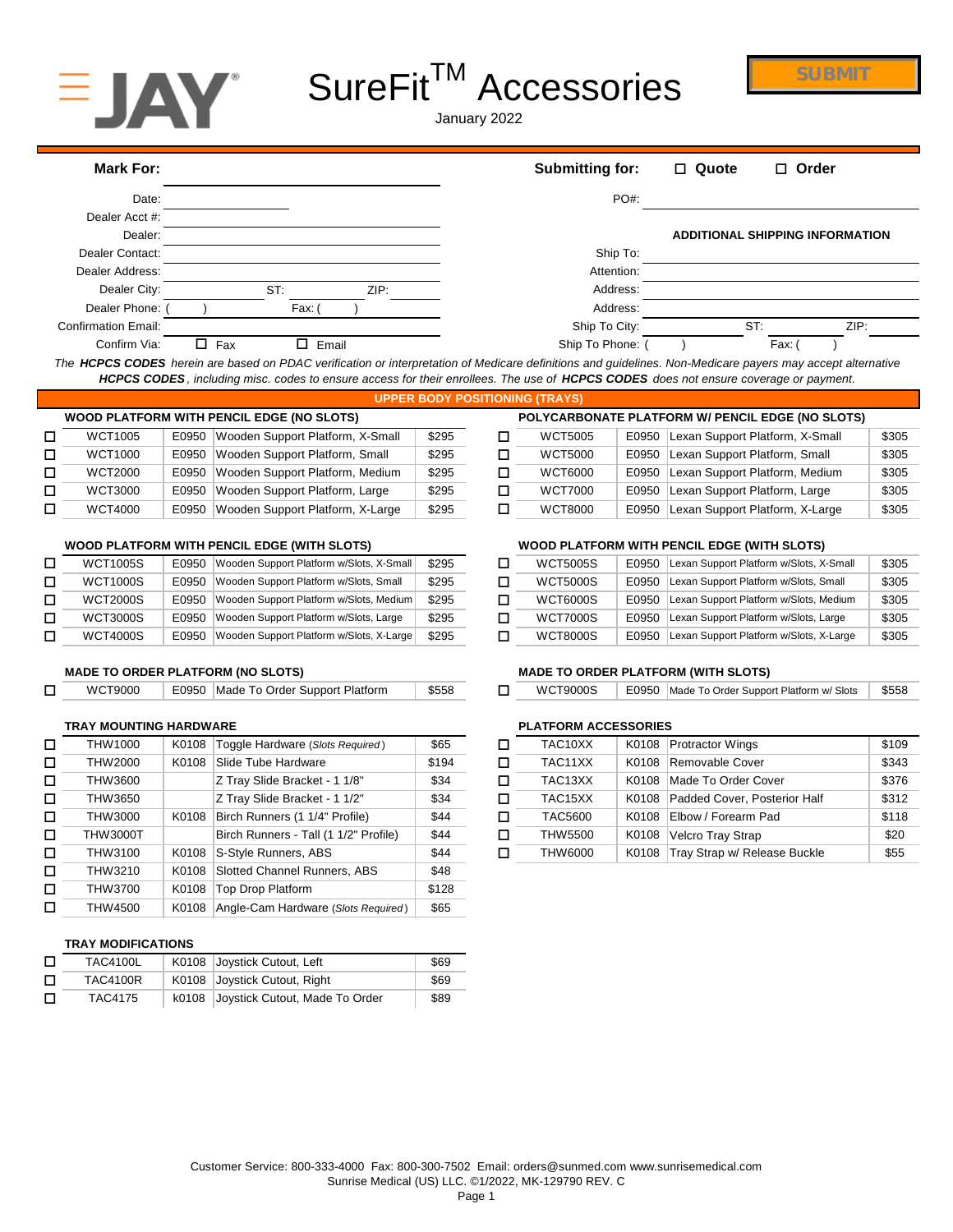### **ANTERIOR TRUNK SUPPORTS**



### **Classic Anterior Trunk Support - Dynamic Contour Anterior Trunk Support - Dynamic**

| ATS8107 | E0960 | Early Intervention | \$163                                            | □ | ATS9107 | E0960 |
|---------|-------|--------------------|--------------------------------------------------|---|---------|-------|
| ATS8100 | E0960 |                    | \$163                                            | □ | ATS9100 | E0960 |
| ATS8101 | E0960 | Small              | \$163                                            | □ | ATS9101 | E0960 |
| ATS8102 | E0960 | Medium             | \$163                                            | П | ATS9102 | E0960 |
| ATS8103 | E0960 |                    | \$163                                            | □ | ATS9103 | E0960 |
| ATS8104 | E0960 |                    | \$163                                            | □ | ATS9104 | E0960 |
| ATS8109 | E0978 |                    | \$274                                            | П | ATS9109 | E0978 |
|         |       |                    | $X-Small$<br>Large<br>$X-Large$<br>Made To Order |   |         |       |

| □ | ATS8300 | E0960 | X-Small       | \$163 |   | ATS9300 | E0960 |
|---|---------|-------|---------------|-------|---|---------|-------|
|   | ATS8301 | E0960 | Small         | \$163 |   | ATS9301 | E0960 |
|   | ATS8302 | E0960 | Medium        | \$163 |   | ATS9302 | E0960 |
|   | ATS8303 | E0960 | Large         | \$163 | п | ATS9303 | E0960 |
|   | ATS8304 | E0960 | $X-Large$     | \$163 |   | ATS9304 | E0960 |
|   | ATS8309 | E0978 | Made To Order | \$274 |   | ATS9309 | E0978 |

### **ANTERIOR TRUNK SUPPORTS – CENTER OPENING STYLE ANTERIOR TRUNK SUPPORTS – Y STYLE**



# **Center Opening w/ Buckle Anterior Trunk Support - Dynamic Y-Style Anterior Trunk Support - Dynamic**

| □ | ATS8809 | E0978 | Made To Order      | \$274 | Y-Style Anterior Trunk Su |       |
|---|---------|-------|--------------------|-------|---------------------------|-------|
| □ | ATS8804 | E0960 | X-Large            | \$163 |                           |       |
| □ | ATS8803 | E0960 | Large              | \$163 | ATS9169                   | E0978 |
| □ | ATS8802 | E0960 | Medium             | \$163 | ATS9163                   | E0960 |
| □ | ATS8801 | E0960 | Small              | \$163 | ATS9162                   | E0960 |
| Π | ATS8800 | E0960 | $X-Small$          | \$163 | ATS9161                   | E0960 |
| □ | ATS8807 | E0960 | Early Intervention | \$163 | ATS9167                   | E0960 |
|   |         |       |                    |       |                           |       |

### **Center Opening w/ Buckle Anterior Trunk Support - Structured**

| □ | ATS9407 | E0960 | Early Intervention | \$163 | □ |
|---|---------|-------|--------------------|-------|---|
| □ | ATS9400 | E0960 | X-Small            | \$163 | □ |
| □ | ATS9401 | E0960 | Small              | \$163 | П |
| П | ATS9402 | E0960 | Medium             | \$163 |   |
| □ | ATS9403 | E0960 | Large              | \$163 |   |
| □ | ATS9404 | E0960 | X-Large            | \$163 |   |
| П | ATS9409 | E0978 | Made To Order      | \$274 |   |

# **ANTERIOR TRUNK SUPPORTS – CLASSIC STYLE ANTERIOR TRUNK SUPPORTS – CONTOUR STYLE**



| ATS8107 |             | E0960 Early Intervention | \$163 |   | ATS9107 |             | E0960 Early Intervention | \$163 |
|---------|-------------|--------------------------|-------|---|---------|-------------|--------------------------|-------|
| ATS8100 |             | $E0960$ $X-Small$        | \$163 | п | ATS9100 |             | E0960   X-Small          | \$163 |
| ATS8101 | E0960 Small |                          | \$163 | п | ATS9101 | E0960 Small |                          | \$163 |
| ATS8102 |             | E0960 Medium             | \$163 | п | ATS9102 |             | E0960 Medium             | \$163 |
| ATS8103 | E0960 Large |                          | \$163 |   | ATS9103 | E0960 Large |                          | \$163 |
| ATS8104 |             | $E0960$ X-Large          | \$163 |   | ATS9104 |             | $E0960$ X-Large          | \$163 |
| ATS8109 |             | E0978 Made To Order      | \$274 | п | ATS9109 |             | E0978 Made To Order      | \$274 |

# **Classic Anterior Trunk Support - Structured Contour Anterior Trunk Support - Structured**

| ATS8300 |               | $E0960$ $X-Small$   | \$163 | ATS9300 |             | $E0960$ $X-Small$   | \$163 |
|---------|---------------|---------------------|-------|---------|-------------|---------------------|-------|
| ATS8301 | E0960 Small   |                     | \$163 | ATS9301 | E0960 Small |                     | \$163 |
| ATS8302 |               | E0960 Medium        | \$163 | ATS9302 |             | E0960 Medium        | \$163 |
| ATS8303 | $E0960$ Large |                     | \$163 | ATS9303 | E0960 Large |                     | \$163 |
| ATS8304 |               | E0960 X-Large       | \$163 | ATS9304 |             | E0960 X-Large       | \$163 |
| ATS8309 |               | E0978 Made To Order | \$274 | ATS9309 |             | E0978 Made To Order | \$274 |



| ATS8807 |               | E0960 Early Intervention | \$163 | ATS9167 |             | E0960 Early Intervention | \$146 |
|---------|---------------|--------------------------|-------|---------|-------------|--------------------------|-------|
| ATS8800 |               | E0960   X-Small          | \$163 | ATS9161 | E0960 Small |                          | \$146 |
| ATS8801 | E0960 Small   |                          | \$163 | ATS9162 |             | E0960 Medium             | \$146 |
| ATS8802 |               | E0960 Medium             | \$163 | ATS9163 | E0960 Large |                          | \$146 |
| ATS8803 | $E0960$ Large |                          | \$163 | ATS9169 |             | E0978 Made To Order      | \$274 |

# **Y-Style Anterior Trunk Support - Structured**

|         |       |                                                          |       | ATS9367 |             | E0960 Early Intervention | \$146 |
|---------|-------|----------------------------------------------------------|-------|---------|-------------|--------------------------|-------|
|         |       | er Opening w/ Buckle Anterior Trunk Support - Structured |       | ATS9361 | E0960 Small |                          | \$146 |
| ATS9407 |       | E0960 Early Intervention                                 | \$163 | ATS9362 |             | E0960 Medium             | \$146 |
| ATS9400 |       | E0960   X-Small                                          | \$163 | ATS9363 | E0960 Large |                          | \$146 |
| ATS9401 | E0960 | Small                                                    | \$163 | ATS9369 |             | E0978 Made To Order      | \$274 |

Customer Service: 800-333-4000 Fax: 800-300-7502 Email: orders@sunmed.com www.sunrisemedical.com

Sunrise Medical (US) LLC. ©1/2022, MK-129790 REV. C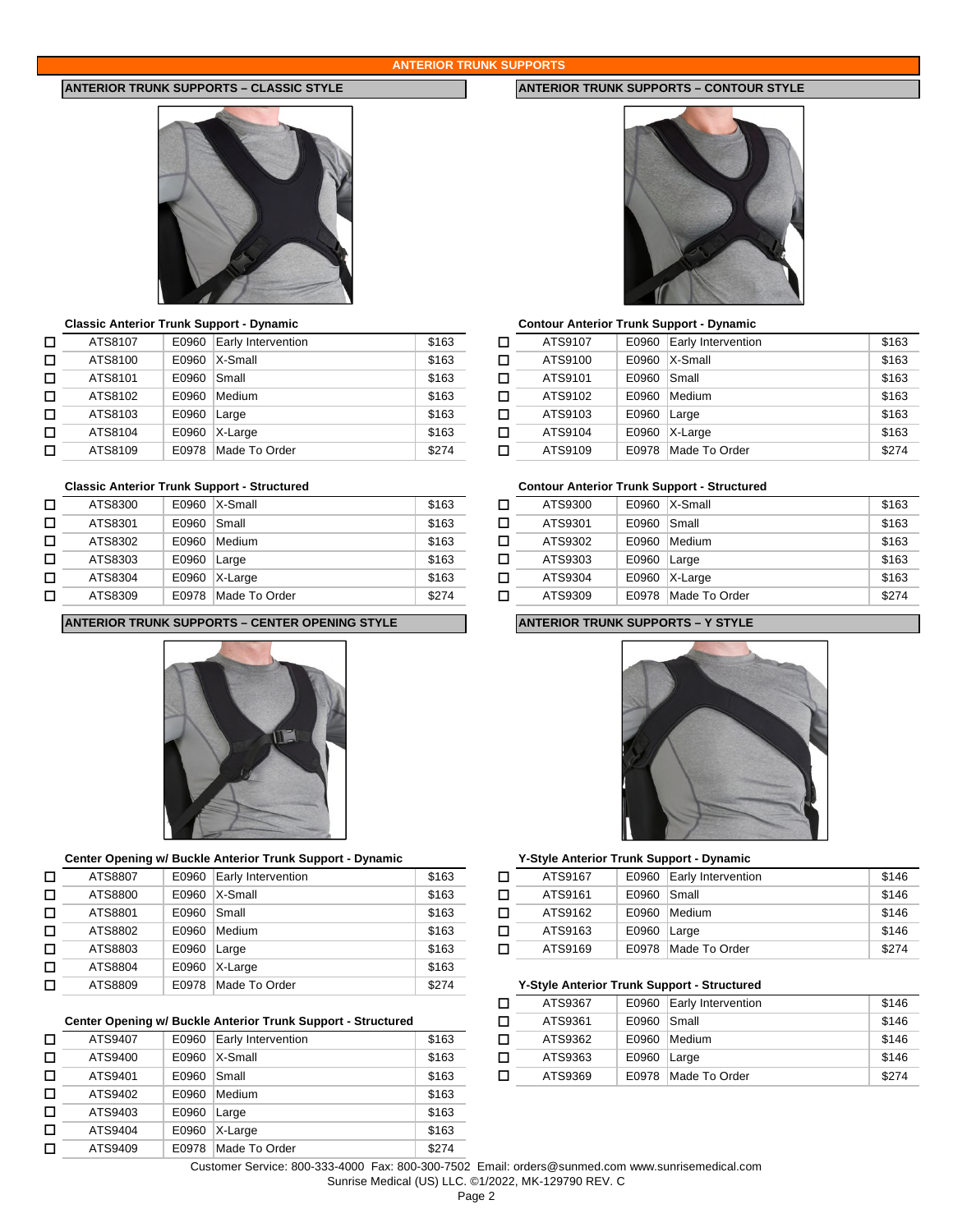### **ANTERIOR TRUNK SUPPORTS (Continued)**

|   |         |       | Center Opening w/ Zipper Anterior Trunk Support - Dynamic |       |
|---|---------|-------|-----------------------------------------------------------|-------|
| П | ATS8701 | E0960 | Small                                                     | \$163 |
| П | ATS8702 | E0960 | Medium                                                    | \$163 |
| П | ATS8703 | E0960 | Large                                                     | \$163 |
| П | ATS8704 | E0960 | X-Large                                                   | \$163 |
| ш | ATS8709 | F0978 | Made To Order                                             | \$274 |

**ANTERIOR TRUNK SUPPORTS – TRUNK STRAP**



 $\Box$  ATS4200 | E0960 | Large  $\Box$  \$152

### **Backpack Style Anterior Trunk Support - Dynamic**

|   | ATS9601 | E0960   12" Long Pad  | \$146 |
|---|---------|-----------------------|-------|
| П | ATS9603 | E0960   18" Long Pad  | \$146 |
| П | ATS9609 | E0978   Made To Order | \$274 |

### **Backpack Style Anterior Trunk Support - Structured**

|        |         |       |         |       |         |       | ___           |       |
|--------|---------|-------|---------|-------|---------|-------|---------------|-------|
| -<br>− | ATS4050 | E0960 | X-Small | \$152 | ATS9701 | E0960 | 12" Long Pad  | \$146 |
| -<br>− | ATS4000 | E0960 | Small   | \$152 | ATS9703 | E0960 | 18" Long Pad  | \$146 |
| -<br>− | ATS4100 | E0960 | Medium  | \$152 | ATS9709 | E0978 | Made To Order | \$274 |

ھ

¢

\$38

### □ ATS4900 E0960 Made To Order 3274 D HDW6900 | K0108 Strap Positioner - Each ATS4300 E0960 \$152 **ANTERIOR TRUNK SUPPORTS – STRAP GUIDES**



 $\Box$  ATS4300 | E0960 | X-Large

# **MADE TO ORDER TRUNK SUPPORT**

| Style |   |  | <b>Made To Order Instructions:</b> |
|-------|---|--|------------------------------------|
| A     |   |  | Choose a style from above, the     |
| B     |   |  | measurements using the diagra      |
| C     | G |  |                                    |
|       |   |  |                                    |
|       |   |  |                                    |

Choose a style from above, then enter the requested measurements using the diagrams above.

See the JAY® Trunk and Pelvic Supports Order Form for an expanded listing of products.

# A B C D E F G H A B C D E F G H A B C

|                                                  |  | A   D   V   D   L |  | - 9 |                                                  |
|--------------------------------------------------|--|-------------------|--|-----|--------------------------------------------------|
|                                                  |  |                   |  |     | $S$   15"   4.5"   2"   9"   4"   4"   2"   8.5" |
|                                                  |  |                   |  |     | M   19"   5.5"   2"   11"   5"   5"   3"   9.5"  |
| L 22.5" 6.5"   2"   13"   6"   6"   3.5"   10.5" |  |                   |  |     |                                                  |
|                                                  |  |                   |  |     | XL 25.5" 6.5" 2.5" 14"   7"   7"   4.5" 11.5"    |

# **ANTERIOR TRUNK SUPPORTS - BACK PACK STYLE**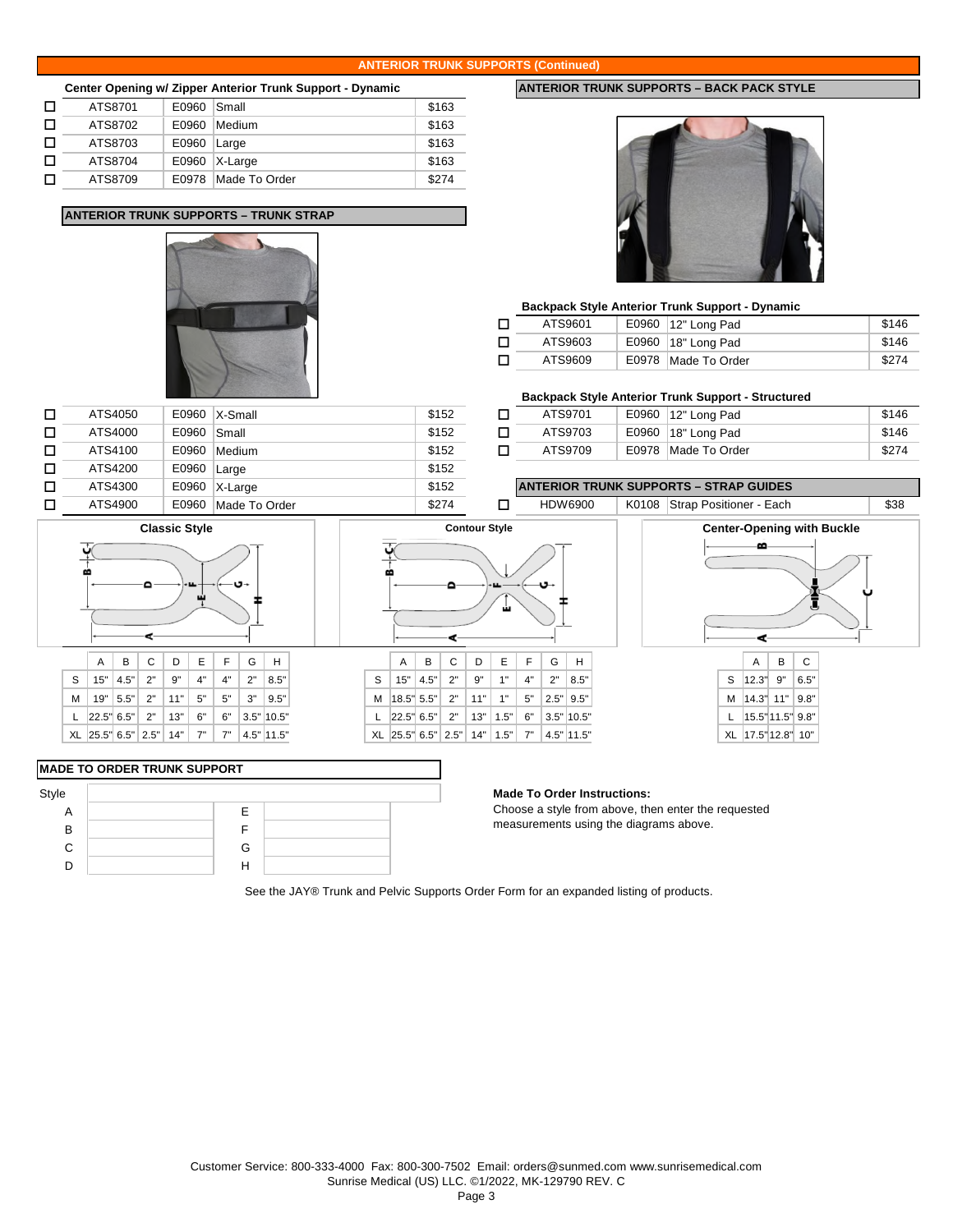### **PELVIC POSITIONING BELTS**

# **ANTERIOR PELVIC POSITIONING BELTS – SINGLE PULL ANTERIOR PELVIC POSITIONING BELTS – DUAL PULL**



# **2-Point Side Release Pelvic Belt 1.5" - Single Pull 2-Point Side Release Pelvic Belt 1.5" - Dual Pull**

| APB6210 | E0978 1.5" Belt - Non-Padded               | \$38 | APB6222 | E0978 |
|---------|--------------------------------------------|------|---------|-------|
| APB6212 | E0978 11.5" Side Release buckle, 7.5" Pads | \$60 | APB6223 | E0978 |
| APB6213 | E0978 11.5" Side Release buckle, 9.5" Pads | \$60 |         |       |

### **2-Point Push Button Pelvic Belt 1.5" - Single Pull 2-Point Push Button Pelvic Belt 1.5" - Dual Pull**

| $\overline{\phantom{0}}$ | APB7210 | E0978 1.5" Belt - Non Padded | \$44 | APB7221 | E0978 1.5" Belt - 5.5" Pad   |
|--------------------------|---------|------------------------------|------|---------|------------------------------|
|                          | APB7212 | E0978 1.5" Belt - 7.5" Pad   | \$93 | APB7222 | E0978   1.5" Belt - 7.5" Pad |
|                          | APB7213 | E0978 1.5" Belt - 9.5" Pad   | \$93 | APB7223 | E0978   1.5" Belt - 9.5" Pad |

### **2-Point Push Button Pelvic Belt 1" - Single Pull (Li'l Kiddos) 2-Point Push Button Pelvic Belt 1" - Dual Pull (Li'l Kiddos)**

| APB5110 | E0978 1" Belt - Non Padded | \$44 | APB5125 | E0978   1" Belt - 4.5" Pad |
|---------|----------------------------|------|---------|----------------------------|
| APB5115 | E0978   1" Belt - 4.5" Pad | \$97 | APB5126 | E0978   1" Belt - 5.5" Pad |
| APB5116 | E0978   1" Belt - 5.5" Pad | \$97 | APB5127 | E0978 1" Belt - 7.5" Pad   |
| APB5117 | E0978 1" Belt - 7.5" Pad   | \$97 |         |                            |

### **2-Point Side Release Pelvic Belt 1" - Single Pull (Li'l Kiddos) 2-Point Side Release Pelvic Belt 1" - Dual Pull (Li'l Kiddos)**

| APB6110 | E0978 1" Belt - Non Padded | \$38 | APB6121 | E0978 |
|---------|----------------------------|------|---------|-------|
| APB6111 | E0978 1" Belt - 5.5" Pad   | \$60 | APB6122 | E0978 |
| APB6112 | E0978 1" Belt - 7.5" Pad   | \$60 |         |       |

### **ANTERIOR PELVIC POSITIONING BELTS – MEDIAL 4-POINT ANTERIOR PELVIC POSITIONING BELTS – 4-POINT V-Contour**



**4-Point Padded Push Button Belt 4-Point V-Contour Push Button Belt**

| APB7242 | E0978 1.5" Belt - 4.5" Pad | \$119 | APB3716 | E0978 |
|---------|----------------------------|-------|---------|-------|
| APB7243 | E0978 1.5" Belt - 5.5" Pad | \$119 | APB3727 | E0978 |
| APB7244 | E0978 1.5" Belt - 6.5" Pad | \$119 | APB3738 | E0978 |

### **4-Point Push Button Pelvic Belt 1" (Li'l Kiddos) 4-Point V-Contour Side Release Pelvic Belt**

| □      | APB5145 | 1" Belt - 3.5" Pad<br>E0978 | \$119<br>ונה | APB3616 | E0978        |
|--------|---------|-----------------------------|--------------|---------|--------------|
| $\Box$ | APB5146 | E0978<br>1" Belt - 4.5" Pad | \$119        | APB3627 | E0978        |
|        |         |                             |              | 1000000 | $F^{\wedge}$ |



### **2-Point Padded Side Release Belt 2-Point Padded Push Button Belt**

| int Side Release Pelvic Belt 1.5" - Single Pull |  |                              |      |         | 2-Point Side Release Pelvic Belt 1.5" - Dual Pull |      |
|-------------------------------------------------|--|------------------------------|------|---------|---------------------------------------------------|------|
| APB6210                                         |  | E0978 1.5" Belt - Non-Padded | \$38 | APB6222 | E0978 1.5" Belt - 7.5" Pad                        | \$60 |

| п |  | E0978 1.5" Belt - 9.5" Pad |  |
|---|--|----------------------------|--|
|   |  |                            |  |

| APB7210 | E0978 1.5" Belt - Non Padded | \$44 | APB7221 | E0978 1.5" Belt - 5.5" Pad | \$93 |
|---------|------------------------------|------|---------|----------------------------|------|
| APB7212 | E0978 1.5" Belt - 7.5" Pad   | \$93 | APB7222 | E0978 1.5" Belt - 7.5" Pad | \$93 |
| APB7213 | E0978 1.5" Belt - 9.5" Pad   | \$93 | APB7223 | E0978 1.5" Belt - 9.5" Pad | \$93 |

| APB5110 | E0978  1" Belt - Non Padded | \$44 | APB5125 | E0978 | 1" Belt - 4.5" Pad | \$97 |
|---------|-----------------------------|------|---------|-------|--------------------|------|
| APB5115 | E0978 1" Belt - 4.5" Pad    | \$97 | APB5126 | E0978 | 1" Belt - 5.5" Pad | \$97 |
| APB5116 | E0978 1" Belt - 5.5" Pad    | \$97 | APB5127 | E0978 | 1" Belt - 7.5" Pad | \$97 |

| APB6110 | E0978<br>1" Belt - Non Padded | \$38 | APB6121 | E0978<br><sup>1</sup> 1" Belt - 5.5" Pad | \$60 |
|---------|-------------------------------|------|---------|------------------------------------------|------|
| APB6111 | E0978 1" Belt - 5.5" Pad      | \$60 | APB6122 | E0978 1" Belt - 7.5" Pad                 | \$60 |



# **4-Point Push Button Pelvic Belt 1.5" 4-Point V-Contour Push Button Pelvic Belt**

| APB7242 | E0978 1.5" Belt - 4.5" Pad   | \$119 | APB3716 | E0978<br>1" Belt - Small | \$18' |
|---------|------------------------------|-------|---------|--------------------------|-------|
| APB7243 | E0978   1.5" Belt - 5.5" Pad | \$119 | APB3727 | E0978 1.5" Belt - Medium | \$18' |
| APB7244 | E0978   1.5" Belt - 6.5" Pad | \$119 | APB3738 | E0978 $ 2"$ Belt - Large | \$181 |

| APB5145 | E0978 | 1" Belt - 3.5" Pad       | \$119 | APB3616 | E0978 | ้1" Belt - ง<br>Small        | \$181 |
|---------|-------|--------------------------|-------|---------|-------|------------------------------|-------|
| APB5146 |       | E0978 1" Belt - 4.5" Pad | \$119 | APB3627 |       | $E0978$   1.5" Belt - Medium | \$181 |
|         |       |                          |       | APB3638 |       | E0978   2" Belt - I<br>Large | \$181 |

See the JAY® Trunk and Pelvic Supports Order Form for an expanded listing of products.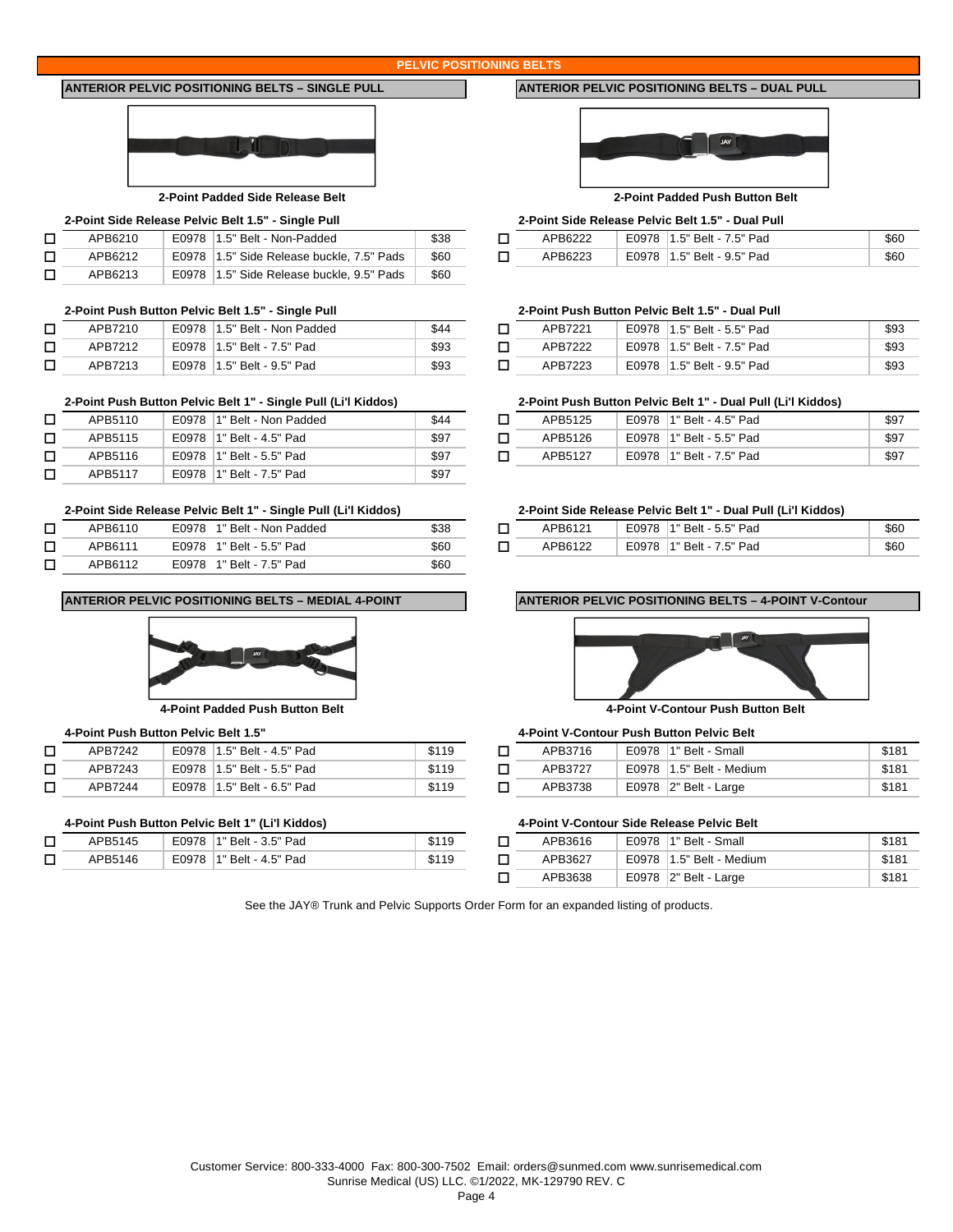### **LOWER BODY POSITIONING**

# **KNEE POSITIONING SHOE HOLDERS**

| <b>Knee Adductors with Pads</b> |               |                                            |       |  |  |  |  |  |
|---------------------------------|---------------|--------------------------------------------|-------|--|--|--|--|--|
| KAK21XXL                        |               | E0953/E1028 Knee Adductor Short w/ Pad - L |       |  |  |  |  |  |
|                                 | □ 3" Pad      | □ 4" Pad                                   |       |  |  |  |  |  |
| KAK21XXR                        |               | E0953/E1028 Knee Adductor Short w/ Pad - R | \$381 |  |  |  |  |  |
|                                 | $\Box$ 3" Pad | □ 4" Pad                                   |       |  |  |  |  |  |
| KAK31XXL                        |               | E0953/E1028 Knee Adductor Long w/ Pad - L  | \$381 |  |  |  |  |  |
|                                 | $\Box$ 3" Pad | □ 4" Pad                                   |       |  |  |  |  |  |
| KAK31XXR                        |               | E0953/E1028 Knee Adductor Long w/ Pad - R  | \$381 |  |  |  |  |  |
|                                 | 3" Pad        | 4" Pad                                     |       |  |  |  |  |  |

# **Knee Adductors Pads Only**

| KAD10XX | E0956 3" Round Pad      | \$59  | TST6101        | E0951/E0952 Shoe Holder w/ Pad Strap - N |
|---------|-------------------------|-------|----------------|------------------------------------------|
| KAD11XX | E0956 4" Round Pad      | \$59  | <b>TST6201</b> | E0951/E0952 Shoe Holder w/ Pad Strap - L |
| KAD19XX | E0956 Made To Order Pad | \$126 | <b>TST6301</b> | E0951/E0952 Shoe Holder w/ Pad Strap - X |

### **Knee Adductors without Pads**

| HDW4853        | E1028 Knee Adductor Short - Left  | \$414 | TST6000 | E0951/E0952 |
|----------------|-----------------------------------|-------|---------|-------------|
| <b>HDW4854</b> | E1028 Knee Adductor Short - Right | \$414 | TST6100 | E0951/E0952 |
| <b>HDW4851</b> | E1028 Knee Adductor Long - Left   | \$414 | TST6200 | E0951/E0952 |
| <b>HDW4852</b> | E1028 Knee Adductor Long - Right  | \$414 | TST6300 | E0951/E0952 |

| <b>Single Foot Boxes</b> |  |
|--------------------------|--|
|--------------------------|--|

| D | <b>TST7014L</b> | E0954 Single Foot Box, Std, 14" W/C (left leg)  | \$343 | TST6261                          | E0951/E0952 Shoe Holder w/ Tendon Relief - L |  |
|---|-----------------|-------------------------------------------------|-------|----------------------------------|----------------------------------------------|--|
|   | <b>TST7014R</b> | E0954 Single Foot Box, Std, 14" W/C (right leg) | \$343 | TST6361                          | E0951/E0952 Shoe Holder w/ Tendon Relief - X |  |
| □ | <b>TST7016L</b> | E0954 Single Foot Box, Std, 16" W/C (left leg)  | \$343 |                                  |                                              |  |
|   | <b>TST7016R</b> | E0954 Single Foot Box, Std, 16" W/C (right leg) | \$343 | <b>FOOT AND ANKLE POSTIONING</b> |                                              |  |
| □ | <b>TST7018L</b> | E0954 Single Foot Box, Std, 18" W/C (left leg)  | \$343 |                                  |                                              |  |
|   | <b>TST7018R</b> | E0954 Single Foot Box, Std, 18" W/C (right leg) | \$343 |                                  |                                              |  |

# **Full Foot Boxes**

| п | TST7114 | E0954 Full Width Ft Box, Std, 14" W/C (1 pc) | \$558 |
|---|---------|----------------------------------------------|-------|
| п | TST7116 | E0954 Full Width Ft Box, Std, 16" W/C (1 pc) | \$558 |
| п | TST7118 | E0954 Full Width Ft Box, Std, 18" W/C (1 pc) | \$558 |

# **FLEXI-FEET**



| $\Box$ | 32600XS-RT | E0951/E0952 Flexi-Feet System X-Small - Pair | \$232 |
|--------|------------|----------------------------------------------|-------|
| $\Box$ | 32600S-RT  | E0951/E0952 Flexi-Feet System Small - Pair   | \$232 |
| D.     | 32600M-RT  | E0951/E0952 Flexi-Feet System Medium - Pair  | \$232 |
| $\Box$ | 32600L-RT  | E0951/E0952 Flexi-Feet System Large - Pair   | \$232 |







**w/ Tendon Relief**

**Shoe Holder w/ Padded Strap**

**Shoe Holders with Padded Strap**

| e Adductors Pads Only |                         | TST6001 | E0951/E0952 Shoe Holder w/ Pad Strap - S | \$76           |                                           |      |
|-----------------------|-------------------------|---------|------------------------------------------|----------------|-------------------------------------------|------|
| KAD10XX               | E0956 3" Round Pad      | \$59    |                                          | TST6101        | E0951/E0952 Shoe Holder w/ Pad Strap - M  | \$76 |
| KAD11XX               | E0956 4" Round Pad      | \$59    |                                          | <b>TST6201</b> | E0951/E0952 Shoe Holder w/ Pad Strap - L  | \$76 |
| KAD19XX               | E0956 Made To Order Pad | \$126   |                                          | TST6301        | E0951/E0952 Shoe Holder w/ Pad Strap - XL | \$76 |

# **Shoe Holders**

| HDW4853 | E1028 Knee Adductor Short - Left  | \$414 | <b>TST6000</b> | E0951/E0952 Shoe Holder - S  | \$68 |
|---------|-----------------------------------|-------|----------------|------------------------------|------|
| HDW4854 | E1028 Knee Adductor Short - Right | \$414 | TST6100        | E0951/E0952 Shoe Holder - M  | \$68 |
| HDW4851 | E1028 Knee Adductor Long - Left   | \$414 | <b>TST6200</b> | E0951/E0952 Shoe Holder - L  | \$68 |
| HDW4852 | E1028 Knee Adductor Long - Right  | \$414 | TST6300        | E0951/E0952 Shoe Holder - XL | \$68 |

# **FOOT BOXES Shoe Holder with Tendon Relief**

|                 |       |                                                 |       | TST6061 | E0951/E0952 Shoe Holder w/ Tendon Relief - S  | \$77 |
|-----------------|-------|-------------------------------------------------|-------|---------|-----------------------------------------------|------|
| ale Foot Boxes  |       |                                                 |       | TST6161 | E0951/E0952 Shoe Holder w/ Tendon Relief - M  | \$77 |
| <b>TST7014L</b> | E0954 | Single Foot Box, Std, 14" W/C (left leg)        | \$343 | TST6261 | E0951/E0952 Shoe Holder w/ Tendon Relief - L  | \$77 |
| TST7014R        |       | E0954 Single Foot Box, Std, 14" W/C (right leg) | \$343 | TST6361 | E0951/E0952 Shoe Holder w/ Tendon Relief - XL | \$77 |

# **FOOT AND ANKLE POSTIONING**



| □ | TST6510L        | K0108 | Foot & Ankle Pos Small - Left    | \$98 |
|---|-----------------|-------|----------------------------------|------|
| □ | <b>TST6510R</b> | K0108 | Foot & Ankle Pos Small - Right   | \$98 |
| □ | TST6520L        | K0108 | Foot & Ankle Pos Medium - Left   | \$98 |
| □ | <b>TST6520R</b> | K0108 | Foot & Ankle Pos Medium - Right  | \$98 |
| □ | TST6540L        | K0108 | Foot & Ankle Pos Large - Left    | \$98 |
| □ | <b>TST6540R</b> | K0108 | Foot & Ankle Pos Large - Right   | \$98 |
| □ | TST6560L        | K0108 | Foot & Ankle Pos X-Large - Left  | \$98 |
| □ | <b>TST6560R</b> | K0108 | Foot & Ankle Pos X-Large - Right | \$98 |